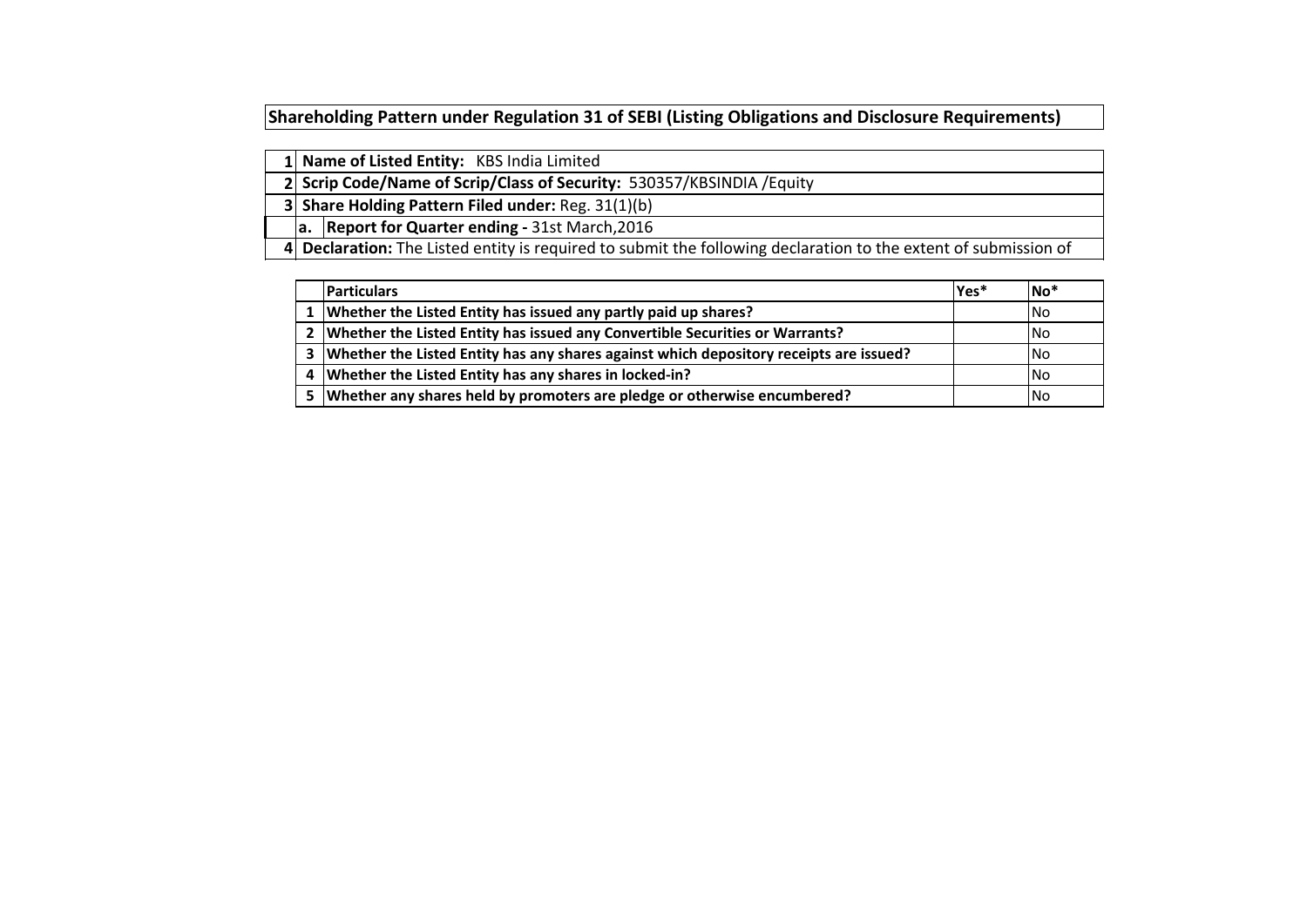|                 | <b>Table 1 - Summary Statement Holding or Specified Securities</b> |         |                                                                       |                   |                                |                             |                                      |                     |                   |                                                         |                    |                                                          |                                            |                               |                    |                                                               |                                   |                                                      |
|-----------------|--------------------------------------------------------------------|---------|-----------------------------------------------------------------------|-------------------|--------------------------------|-----------------------------|--------------------------------------|---------------------|-------------------|---------------------------------------------------------|--------------------|----------------------------------------------------------|--------------------------------------------|-------------------------------|--------------------|---------------------------------------------------------------|-----------------------------------|------------------------------------------------------|
|                 |                                                                    |         |                                                                       |                   |                                |                             |                                      |                     |                   |                                                         |                    |                                                          |                                            |                               |                    |                                                               |                                   |                                                      |
| <b>Category</b> | <b>Category of shareholder</b>                                     | Nos. of | No. of fully<br>shareholders   paid up equity   Partly<br>shares held | No. of<br>paid-up | No. of<br>shares<br>underlying | Total nos.<br>shares held   | $\log$ as a % securities<br>of total |                     |                   | Sharehold Number of Voting Rights held in each class of |                    | No. of Shares<br><b>Underlying</b><br><b>Outstanding</b> | Shareholding,<br>as a %<br>assuming full   | Number of Locked in<br>shares |                    | <b>Number of Shares</b><br>pledged or otherwise<br>encumbered |                                   | Number of equity<br>shares held in<br>dematerialised |
|                 |                                                                    |         |                                                                       | equity<br>shares  | Depository<br>Receipts         |                             | no. of<br>shares                     | No of Voting Rights |                   |                                                         | Total as a<br>% of | convertible<br>securities                                | conversion of<br>convertible               | <b>No.</b> (a)                | As a % of<br>total | No. (a)                                                       | <b>form</b><br>As a % of<br>total |                                                      |
|                 |                                                                    |         |                                                                       | held              |                                |                             | I(calculate Class<br>d as per        | <b>Equity</b>       | Class eg: y Total |                                                         | $(A+B+C)$          | including<br><b>Warrants</b> )                           | securities (as a<br>percentage of          | <b>Shares</b><br>held(b)      |                    |                                                               | <b>Shares</b><br>held(b)          |                                                      |
|                 |                                                                    |         |                                                                       |                   |                                |                             | SCRR,                                |                     |                   |                                                         |                    |                                                          | diluted share                              |                               |                    |                                                               |                                   |                                                      |
| (1)             | (11)                                                               | (III)   | (IV)                                                                  | (V)               | (VI)                           | $(VII) =$<br>$(IV)+(V)+(V)$ | (VIII)As a<br>$%$ of<br>$(A+B+C2)$   |                     |                   | (IX)                                                    |                    | (X)                                                      | (XI)= (VII)+(X)<br>As a % of<br>$(A+B+C2)$ | (XII)                         |                    | (XIII)                                                        |                                   | (XIV)                                                |
| (A)             | <b>Promoter &amp; Promoter Group</b>                               |         | 3113128                                                               |                   |                                | 3113128                     | 36.5340                              | 3113128             |                   | 3113128                                                 | 36.5340            |                                                          | 36.5340                                    |                               | 0.0000             | - OI                                                          | 0.0000                            | 3113128                                              |
| (B)             | <b>Public</b>                                                      | 758     | 5408060                                                               |                   |                                | 5408060                     | 63.4660                              | 5408060             |                   | 5408060                                                 | 63.4660            |                                                          | 63.4660                                    |                               | 0.0000             | <b>NA</b>                                                     |                                   | 5264500                                              |
| (C)             | Non Promoter - Non Public                                          |         |                                                                       |                   |                                |                             | 0.0000                               |                     |                   |                                                         | 0.0000             |                                                          | 0.0000                                     |                               | 0.0000             | <b>NA</b>                                                     |                                   |                                                      |
| (C1)            | <b>Shares Underlying DRs</b>                                       |         |                                                                       |                   |                                |                             | 0.0000                               |                     |                   |                                                         | 0.0000             | <b>NA</b>                                                | 0.0000                                     |                               | 0.0000             | <b>NA</b>                                                     |                                   |                                                      |
| (C2)            | <b>Shares Held By Employee Trust</b>                               |         |                                                                       |                   |                                |                             | 0.0000                               |                     |                   |                                                         | 0.0000             |                                                          | 0.0000                                     |                               | 0.0000             | <b>NA</b>                                                     |                                   |                                                      |
|                 | <b>Total</b>                                                       | 763     | 8521188                                                               |                   |                                | 8521188                     | 100                                  | 8521188             | 0.0000            | 8521188                                                 | 100                | 0.0000                                                   | 100                                        | 0.0000                        | 0.0000             | 0.0000                                                        | 0.0000                            | 8377628                                              |

**Table I - Summary Statement holding of specified securities**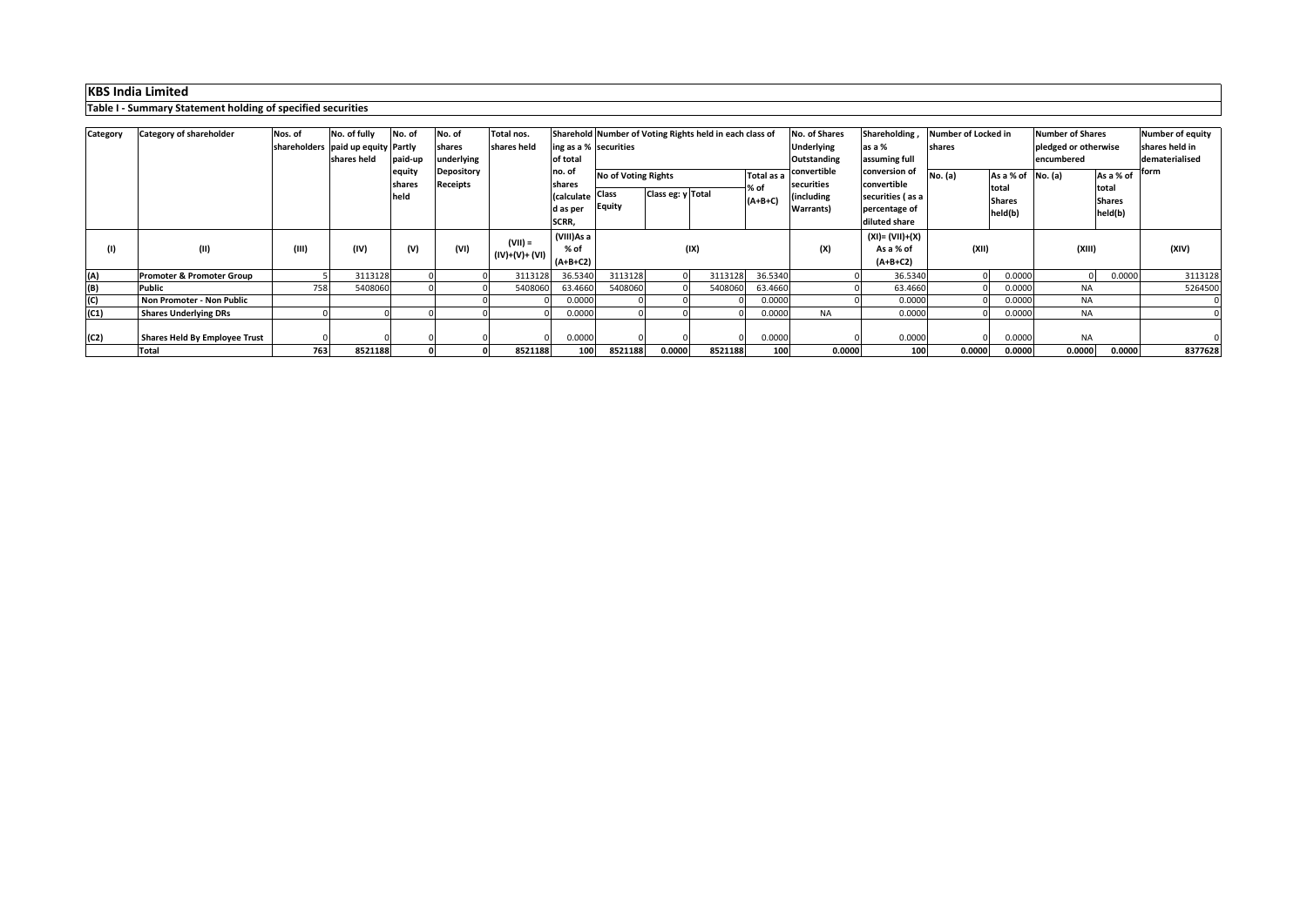|     | <b>Category &amp; Name of the</b><br>Shareholders         | Nos. of<br>shareholders | No. of fully paid<br>up equity shares<br>held | No. of<br><b>Partly</b><br>paid-up | No. of<br>shares<br>underlyin  | Total nos. | Shareholding<br>shares held $\vert$ as a % of total securities<br>no. of shares | Number of Voting Rights held in each class of |             |              |                              | No. of Shares<br><b>Underlying</b><br>Outstanding<br>convertible<br>securities<br>(including | Shareholding, as a %<br>assuming full<br>conversion of                                           |          | <b>Number of Locked in</b><br>shares                                   |        | <b>Number of Shares</b><br>encumbered | Number of<br>pledged or otherwise equity shares<br>held in |
|-----|-----------------------------------------------------------|-------------------------|-----------------------------------------------|------------------------------------|--------------------------------|------------|---------------------------------------------------------------------------------|-----------------------------------------------|-------------|--------------|------------------------------|----------------------------------------------------------------------------------------------|--------------------------------------------------------------------------------------------------|----------|------------------------------------------------------------------------|--------|---------------------------------------|------------------------------------------------------------|
|     |                                                           |                         |                                               | equity<br>shares<br>held           | <b>Depositor</b><br>y Receipts |            | (calculated as<br>per SCRR,<br>1957)                                            | <b>No of Voting Rights</b>                    |             |              | Total as a %<br>$of (A+B+C)$ |                                                                                              | convertible securities $\boxed{\text{No. (a)}}$<br>(as a percentage of<br>diluted share capital) |          | $\overline{As}$ a % of $\overline{No}$ . (a)<br>total<br><b>Shares</b> |        | As a % of<br>total<br><b>Shares</b>   | dematerialise<br>d form                                    |
|     |                                                           |                         |                                               |                                    |                                |            |                                                                                 | <b>Class</b><br><b>Equity</b>                 | Class eg: y | <b>Total</b> |                              | <b>Warrants)</b>                                                                             |                                                                                                  |          | held(b)                                                                |        | held(b)                               |                                                            |
|     | Indian                                                    |                         |                                               |                                    |                                |            |                                                                                 |                                               |             |              |                              |                                                                                              |                                                                                                  |          |                                                                        |        |                                       |                                                            |
| (a) | Individuals / Hindu Undivided<br>Family                   |                         | 3113128                                       |                                    |                                | 3113128    | 36.5340                                                                         | 3113128                                       | 0.0000      | 3113128      | 36.5340                      | 0.0000                                                                                       | 36.5340                                                                                          | 0.0000   | 0.0000                                                                 | 0.0000 | 0.0000                                | 3113128                                                    |
|     | Tushar Suresh Shah                                        |                         | 2209688                                       |                                    |                                | 2209688    | 25.9317                                                                         | 2209688                                       |             | 2209688      | 25.9317                      |                                                                                              | 25.9317                                                                                          |          | 0.0000                                                                 |        | 0.0000                                | 2209688                                                    |
|     | Madhu Suresh Shah                                         |                         | 881220                                        |                                    |                                | 881220     | 10.3415                                                                         | 881220                                        |             | 881220       | 10.3415                      |                                                                                              | 10.3415                                                                                          |          | 0.0000                                                                 |        | 0.0000                                | 881220                                                     |
|     | Tanya Tushar Shah                                         |                         | 20000                                         |                                    |                                | 20000      | 0.2347                                                                          | 20000                                         |             | 20000        | 0.2347                       |                                                                                              | 0.2347                                                                                           |          | 0.0000                                                                 |        | 0.0000                                | 20000                                                      |
|     | Namita Tushar Shah                                        |                         | 1120                                          |                                    |                                | 1120       | 0.0131                                                                          | 1120                                          |             | 1120         | 0.0131                       |                                                                                              | 0.0131                                                                                           |          | 0.0000                                                                 |        | 0.0000                                | 1120                                                       |
|     | <b>Tanay Tushar Shah</b>                                  |                         | 1100                                          |                                    |                                | 1100       | 0.0129                                                                          | 1100                                          |             | 1100         | 0.0129                       |                                                                                              | 0.0129                                                                                           |          | 0.0000                                                                 |        | 0.0000                                | 1100                                                       |
|     | Central Government / State                                |                         |                                               |                                    |                                |            |                                                                                 |                                               |             |              |                              |                                                                                              |                                                                                                  |          |                                                                        |        |                                       |                                                            |
| (b) | Government(s)                                             |                         |                                               |                                    |                                |            | 0.0000                                                                          |                                               |             |              | 0.0000                       |                                                                                              | 0.0000                                                                                           |          | 0.0000                                                                 |        | 0.0000                                | $\mathbf{0}$                                               |
| (c) | <b>Financial Institutions / Banks</b>                     |                         |                                               |                                    |                                |            | 0.0000                                                                          |                                               |             |              | 0.0000                       |                                                                                              | 0.0000                                                                                           |          | 0.0000                                                                 |        | 0.0000                                |                                                            |
| (d) | Any Other (Specify)                                       |                         |                                               |                                    |                                |            | 0.0000                                                                          |                                               |             |              | 0.0000                       |                                                                                              | 0.0000                                                                                           |          | 0.0000                                                                 |        | 0.0000                                | $\mathbf{0}$                                               |
|     | Sub Total (A)(1)                                          |                         | 3113128                                       |                                    |                                | 3113128    | 36.5340                                                                         | 3113128                                       |             | 3113128      | 36.5340                      |                                                                                              | 36.5340                                                                                          |          |                                                                        |        |                                       | 3113128                                                    |
|     | Foreign                                                   |                         |                                               |                                    |                                |            |                                                                                 |                                               |             |              |                              |                                                                                              |                                                                                                  |          |                                                                        |        |                                       |                                                            |
|     | Individuals (Non-Resident<br>Individuals / Foreign        |                         |                                               |                                    |                                |            |                                                                                 |                                               |             |              |                              |                                                                                              |                                                                                                  |          |                                                                        |        |                                       |                                                            |
|     | Individuals)                                              |                         |                                               |                                    |                                |            | 0.0000                                                                          |                                               |             | - Ol         | 0.0000                       |                                                                                              | 0.0000                                                                                           |          | 0.0000                                                                 |        | 0.0000                                |                                                            |
| (b) | Government                                                |                         |                                               |                                    |                                |            | 0.0000                                                                          |                                               |             |              | 0.0000                       |                                                                                              | 0.0000                                                                                           |          | 0.0000                                                                 |        | 0.0000                                | 0                                                          |
| (C) | Institutions                                              |                         | 0I                                            |                                    |                                |            | 0.0000                                                                          |                                               |             |              | 0.0000                       | <b>01</b>                                                                                    | 0.0000                                                                                           | 0        | 0.0000                                                                 | ΩI     | 0.0000                                |                                                            |
| (d) | <b>Foreign Portfolio Investor</b>                         |                         |                                               |                                    | $\Omega$                       |            | 0.0000                                                                          |                                               |             |              | 0.0000                       |                                                                                              | 0.0000                                                                                           |          | 0.0000                                                                 |        | 0.0000                                | 0                                                          |
| (e) | <b>Any Other (Specify)</b>                                |                         |                                               |                                    |                                |            | 0.0000                                                                          |                                               |             |              | 0.0000                       |                                                                                              | 0.0000                                                                                           |          | 0.0000                                                                 |        | 0.0000                                | $\mathbf{0}$                                               |
|     | Sub Total $(A)(2)$                                        |                         |                                               |                                    | $\Omega$                       |            |                                                                                 |                                               |             | $\Omega$     |                              |                                                                                              |                                                                                                  |          |                                                                        |        |                                       | $\mathbf{0}$                                               |
|     | <b>Total Shareholding Of</b>                              |                         |                                               |                                    |                                |            |                                                                                 |                                               |             |              |                              |                                                                                              |                                                                                                  |          |                                                                        |        |                                       |                                                            |
|     | <b>Promoter And Promoter Group</b><br>$(A)=(A)(1)+(A)(2)$ |                         | 3113128                                       |                                    |                                | 3113128    | 36.5340                                                                         | 3113128                                       | 0l          | 3113128      | 36.5340                      | $\Omega$                                                                                     | 36.5340                                                                                          | $\Omega$ |                                                                        |        |                                       | 3113128                                                    |

**Table II (I)(a)- Statement showing shareholding pattern of the Promoter and Promoter Group**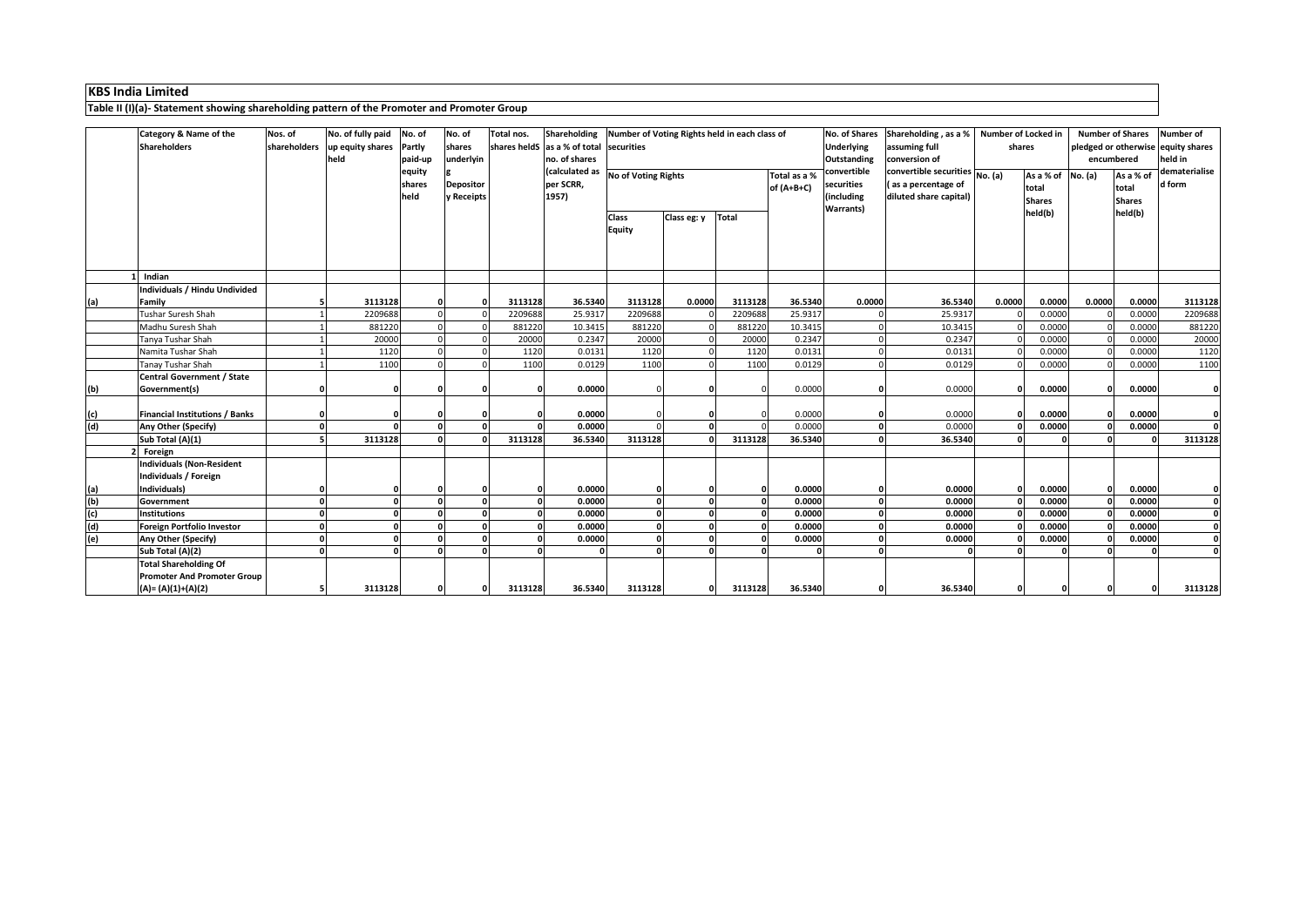|            | NUJ 111919 LIIIIILU<br>Table III - Statement showing shareholding pattern of the Public shareholder |         |                                                            |                             |                                                  |               |                                                               |                               |                            |                                                             |                              |                                  |                                                                |                                                  |                          |                         |                          |                                              |
|------------|-----------------------------------------------------------------------------------------------------|---------|------------------------------------------------------------|-----------------------------|--------------------------------------------------|---------------|---------------------------------------------------------------|-------------------------------|----------------------------|-------------------------------------------------------------|------------------------------|----------------------------------|----------------------------------------------------------------|--------------------------------------------------|--------------------------|-------------------------|--------------------------|----------------------------------------------|
| Sr.<br>No. | <b>Category &amp; Name of</b><br>shareholders                                                       | Nos. of | No. of fully<br>shareholders paid up equity<br>shares held | No. of<br>Partly<br>paid-up | No. of shares<br>underlying<br><b>Depository</b> | Total nos.    | Shareholding<br>shares heldS as a % of total<br>no. of shares |                               |                            | Number of Voting Rights held in each class of<br>securities |                              | <b>Underlying</b><br>Outstanding | No. of Shares Shareholding<br>as a %<br>assuming full          | Number of Locked in   Number of Shares<br>shares |                          | pledged or<br>otherwise |                          | <b>Number of</b><br>equity shares<br>held in |
|            |                                                                                                     |         |                                                            | equity<br>shares            | <b>Receipts</b>                                  |               | (calculated as<br>per SCRR,                                   |                               | <b>No of Voting Rights</b> |                                                             | Total as a %<br>of $(A+B+C)$ | convertible<br>securities        | conversion of<br>convertible                                   | No. (a)                                          | As a % of<br>total       | No. (a)                 | As a % of<br>total       | dematerialise<br>d form                      |
|            |                                                                                                     |         |                                                            | held                        |                                                  |               | 1957)                                                         | <b>Class</b><br><b>Equity</b> | Class eg: y                | <b>Total</b>                                                |                              | (including<br><b>Warrants</b> )  | securities (as a<br>percentage of<br>diluted share<br>capital) |                                                  | <b>Shares</b><br>held(b) |                         | <b>Shares</b><br>held(b) |                                              |
|            | <b>Institutions</b>                                                                                 |         |                                                            |                             |                                                  |               |                                                               |                               |                            |                                                             |                              |                                  |                                                                |                                                  |                          |                         |                          |                                              |
| (a)        | <b>Mutual Fund</b>                                                                                  |         |                                                            |                             |                                                  | $\Omega$      | 0.0000                                                        |                               |                            |                                                             | 0.0000                       |                                  | 0.0000                                                         |                                                  | 0.0000                   | <b>NA</b>               |                          |                                              |
| (b)        | <b>Venture Capital Funds</b>                                                                        |         |                                                            |                             | $\Omega$                                         |               | 0.0000                                                        |                               |                            |                                                             | 0.0000                       |                                  | 0.0000                                                         |                                                  | 0.0000                   | <b>NA</b>               |                          |                                              |
| (c)        | <b>Alternate Investment Funds</b>                                                                   |         |                                                            |                             |                                                  |               | 0.0000                                                        |                               |                            |                                                             | 0.0000                       |                                  | 0.0000                                                         |                                                  | 0.0000                   | <b>NA</b>               |                          |                                              |
| (d)        | <b>Foreign Venture Capital</b><br><b>Investors</b>                                                  |         |                                                            |                             |                                                  |               | 0.0000                                                        |                               |                            |                                                             | 0.0000                       |                                  | 0.0000                                                         |                                                  | 0.0000                   | <b>NA</b>               |                          |                                              |
| (e)        | Foreign Portfolio Investor                                                                          |         |                                                            |                             |                                                  |               | 0.0000                                                        |                               |                            |                                                             | 0.0000                       |                                  | 0.0000                                                         |                                                  | 0.0000                   | <b>NA</b>               |                          |                                              |
| (f)        | <b>Financial Institutions / Banks</b>                                                               |         |                                                            |                             |                                                  |               | 0.0000                                                        |                               |                            |                                                             | 0.0000                       |                                  | 0.0000                                                         |                                                  | 0.0000                   | <b>NA</b>               |                          |                                              |
| (g)        | <b>Insurance Companies</b>                                                                          |         |                                                            |                             |                                                  |               | 0.0000                                                        |                               |                            |                                                             | 0.0000                       |                                  | 0.0000                                                         |                                                  | 0.0000                   | <b>NA</b>               |                          |                                              |
| (h)        | <b>Provident Funds/ Pension Funds</b>                                                               |         |                                                            |                             |                                                  |               | 0.0000                                                        |                               |                            |                                                             | 0.0000                       |                                  | 0.0000                                                         |                                                  | 0.0000                   | <b>NA</b>               |                          |                                              |
|            | <b>Any Other (Specify)</b>                                                                          |         | 101014                                                     |                             | $\mathbf{0}$<br>$\Omega$                         | 101014        | 1.1854                                                        | 101014                        | 0.0000                     | 101014                                                      | 1.1854                       | 0.0000                           | 1.1854                                                         | 0.0000                                           | 0.0000                   | <b>NA</b>               |                          | 101014                                       |
|            | <b>Foreign Institutional Investors</b>                                                              |         | 101014                                                     |                             |                                                  | 101014        | 1.1854                                                        | 101014                        |                            | 101014                                                      | 1.1854                       |                                  | 1.1854                                                         |                                                  | 0.0000                   | <b>NA</b>               |                          | 101014                                       |
|            | Ares Diversified Dr                                                                                 |         | 101014                                                     |                             | 0                                                | 101014        | 1.1854                                                        | 101014                        |                            | 101014                                                      | 1.1854                       |                                  | 1.1854                                                         |                                                  | 0.0000                   | <b>NA</b>               |                          | 101014                                       |
|            | Sub Total (B)(1)                                                                                    |         | 101014                                                     |                             | $\mathbf{0}$                                     | 101014        | 1.1854                                                        | 101014                        |                            | 101014                                                      | 1.1854                       |                                  | 1.1854                                                         |                                                  |                          | <b>NA</b>               |                          | 101014                                       |
|            | <b>Central Government/ State</b>                                                                    |         |                                                            |                             |                                                  |               |                                                               |                               |                            |                                                             |                              |                                  |                                                                |                                                  |                          |                         |                          |                                              |
|            | Government(s)/ President of<br>! India                                                              |         |                                                            |                             | 01                                               | ΟI            | 0.0000                                                        |                               |                            |                                                             | 0.0000                       |                                  | 0.0000                                                         |                                                  | 0.0000                   | ΝA                      |                          |                                              |
|            | Sub Total (B)(2)                                                                                    |         |                                                            |                             | 0l<br>n                                          |               |                                                               |                               |                            |                                                             |                              |                                  |                                                                |                                                  | $\Omega$                 | <b>NA</b>               |                          |                                              |
|            | <b>Non-Institutions</b>                                                                             |         |                                                            |                             |                                                  |               |                                                               |                               |                            |                                                             |                              |                                  |                                                                |                                                  |                          |                         |                          |                                              |
| (a)        | <b>Individuals</b>                                                                                  | 699     | 3198669                                                    |                             | $\mathbf{0}$<br>$\Omega$                         | 3198669       | 37.5378                                                       | 3198669                       |                            | 3198669                                                     | 37.5378                      |                                  | 37.5378                                                        |                                                  | 0.0000                   | <b>NA</b>               |                          | 3055209                                      |
|            | . Individual shareholders holding<br>nominal share capital up to Rs. 2                              |         |                                                            |                             |                                                  |               |                                                               |                               |                            |                                                             |                              |                                  |                                                                |                                                  |                          |                         |                          |                                              |
|            | lakhs.                                                                                              | 683     | 834962                                                     |                             |                                                  | 834962        | 9.7987                                                        | 834962                        |                            | 834962                                                      | 9.7987                       |                                  | 9.7987                                                         |                                                  | 0.0000                   | <b>NA</b>               |                          | 716502                                       |
|            | ii. Individual shareholders                                                                         |         |                                                            |                             |                                                  |               |                                                               |                               |                            |                                                             |                              |                                  |                                                                |                                                  |                          |                         |                          |                                              |
|            | holding nominal share capital in                                                                    |         |                                                            |                             |                                                  |               |                                                               |                               |                            |                                                             |                              |                                  |                                                                |                                                  |                          |                         |                          |                                              |
|            | excess of Rs. 2 lakhs.                                                                              | 16      | 2363707                                                    |                             |                                                  | 2363707       | 27.7392                                                       | 2363707                       |                            | 2363707                                                     | 27.7392                      |                                  | 27.7392                                                        |                                                  | 0.0000                   | <b>NA</b>               |                          | 2338707                                      |
|            | Bhavana Mukesh Motasha                                                                              |         | 432149                                                     |                             | $\overline{0}$                                   | 432149        | 5.0715                                                        | 432149                        |                            | 432149                                                      | 5.0715                       |                                  | 5.0715                                                         |                                                  | 0.0000                   | <b>NA</b>               |                          | 432149                                       |
|            | Sandeep P Shah                                                                                      |         | 432143                                                     |                             | 0                                                | 432143        | 5.0714                                                        | 432143                        |                            | 432143                                                      | 5.0714                       |                                  | 5.0714                                                         |                                                  | 0.0000                   | <b>NA</b>               |                          | 432143                                       |
|            | Yogesh H Chandawala                                                                                 |         | 1047769                                                    |                             | $\overline{0}$                                   | 1047769       | 12.2960                                                       | 1047769                       |                            | 1047769                                                     | 12.2960                      |                                  | 12.2960                                                        |                                                  | 0.0000                   | <b>NA</b>               |                          | 1047769                                      |
| (b)        | <b>NBFCs registered with RBI</b>                                                                    |         |                                                            | $\Omega$                    | 0l                                               | 0l            | 0.0000                                                        |                               |                            |                                                             | 0.0000                       |                                  | 0.0000                                                         |                                                  | 0.0000                   | <b>NA</b>               |                          |                                              |
| (c)        | <b>Employee Trusts</b><br><b>Overseas Depositories (holding</b>                                     |         |                                                            |                             |                                                  |               | 0.0000                                                        |                               |                            |                                                             | 0.0000                       |                                  | 0.0000                                                         |                                                  | 0.0000                   | <b>NA</b>               |                          |                                              |
| (d)        | DRs) (balancing figure)                                                                             |         |                                                            |                             |                                                  |               | 0.0000                                                        |                               |                            |                                                             | 0.0000                       |                                  | 0.0000                                                         |                                                  | 0.0000                   | <b>NA</b>               |                          |                                              |
| (e)        | <b>Any Other (Specify)</b>                                                                          | 58      | 2108377                                                    |                             | $\mathbf{0}$<br>$\mathbf 0$                      | 2108377       | 24.7428                                                       | 2108377                       | 0.0000                     | 2108377                                                     | 24.7428                      | 0.0000                           | 24.7428                                                        | 0.0000                                           | 0.0000                   | <b>NA</b>               |                          | 2108277                                      |
|            | Director-Ketan Babulal Shah                                                                         |         | 900000                                                     |                             | 0l<br>0l                                         | 900000        | 10.5619                                                       | 900000                        |                            | 900000                                                      | 10.5619                      |                                  | 10.5619                                                        |                                                  | 0.0000                   | <b>NA</b>               |                          | 900000                                       |
|            | <b>Hindu Undivided Family</b>                                                                       | 19      | 295127                                                     |                             | $\mathbf{0}$<br>$\mathbf{0}$                     | 295127        | 3.4634                                                        | 295127                        |                            | 295127                                                      | 3.4634                       |                                  | 3.4634                                                         |                                                  | 0.0000                   | <b>NA</b>               |                          | 295127                                       |
|            | Manoj Bhimshi Gala                                                                                  |         | 186430                                                     |                             | $\overline{0}$                                   | 186430        | 2.1878                                                        | 186430                        |                            | 186430                                                      | 2.1878                       |                                  | 2.1878                                                         |                                                  | 0.0000                   | <b>NA</b>               |                          | 186430                                       |
|            | <b>Non Resident Indians (Repat)</b>                                                                 |         | 35951                                                      |                             | 0l<br>$\Omega$                                   | 35951         | 0.4219                                                        | 35951                         |                            | 35951                                                       | 0.4219                       |                                  | 0.4219                                                         |                                                  | 0.0000                   | <b>NA</b>               |                          | 35951                                        |
|            | <b>Clearing Member</b>                                                                              |         | 663889                                                     |                             | $\mathbf{0}$<br>$\Omega$                         | 663889        | 7.7910                                                        | 663889                        |                            | 663889                                                      | 7.7910                       |                                  | 7.7910                                                         |                                                  | 0.0000                   | <b>NA</b>               |                          | 663889                                       |
|            | Sykes & Ray Equities (I) Ltd.                                                                       |         | 481708                                                     |                             | $\overline{0}$                                   | 481708        | 5.6531                                                        | 481708                        |                            | 481708                                                      | 5.6531                       |                                  | 5.6531                                                         |                                                  | 0.0000                   | <b>NA</b>               |                          | 481708                                       |
|            | Sykes & Ray Equities (I) Ltd -<br><b>Client Deposit</b>                                             |         | 137793                                                     | $\mathbf{0}$                |                                                  | 137793        | 1.6171                                                        | 137793                        |                            | 137793                                                      | 1.6171                       |                                  | 1.6171                                                         |                                                  | 0.0000                   | <b>NA</b>               |                          | 137793                                       |
|            | <b>Bodies Corporate</b>                                                                             | 28      | 213410                                                     |                             | $\mathbf{0}$<br>$\Omega$                         | 213410        | 2.5045                                                        | 213410                        |                            | 213410                                                      | 2.5045                       |                                  | 2.5045                                                         |                                                  | 0.0000                   | <b>NA</b>               |                          | 213310                                       |
|            | Swastika Investmart Limited                                                                         |         | 111490                                                     | $\Omega$                    |                                                  | 111490        | 1.3084                                                        | 111490                        |                            | 111490                                                      | 1.3084                       |                                  | 1.3084                                                         |                                                  | 0.0000                   | <b>NA</b>               |                          | 111490                                       |
|            | Sub Total (B)(3)                                                                                    | 757     | 5307046                                                    |                             | $\mathbf{0}$<br>$\Omega$                         | 5307046       | 62.2806                                                       | 5307046                       |                            | 5307046                                                     | 62.2806                      |                                  | 62.2806                                                        |                                                  |                          | <b>NA</b>               |                          | 5163486                                      |
|            | <b>Total Public Shareholding (B)=</b><br>$(B)(1)+(B)(2)+(B)(3)$                                     | 758     | 5408060                                                    |                             | 0                                                | 0 <br>5408060 | 63.4660                                                       | 5408060                       | 0l                         | 5408060                                                     | 63.4660                      | 0                                | 63.4660                                                        |                                                  | 0                        | 0 <br><b>NA</b>         |                          | 5264500                                      |